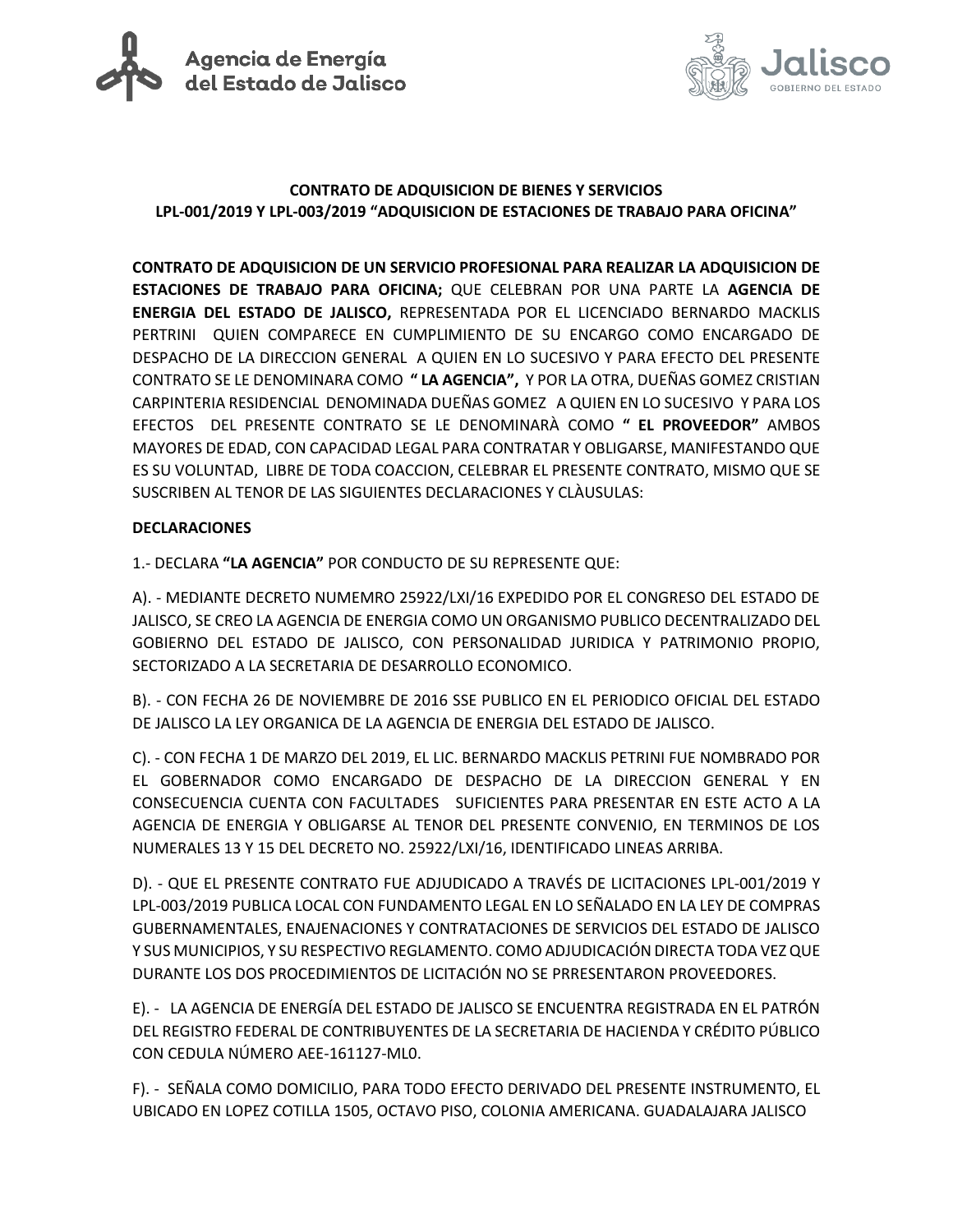



G). - EL PRESENTE CONTRATO SE JUSTIFICA EN VIRTUD DE QUE ES NECESARIO QUE SE CONTRATE A LA SOCIEDAD, QUE SE ENCUENTRA CAPACITADA PARA REALIZAR LAS ACTIVIDADES MENCIONADAS EN LA CLAUSULA PRIMERA DEL PRESENTE CONTRATO

2.- DECLARA **"EL PROVEEDOR"** POR CONDUCTO DE SU REPRESENTANTE LEGAL, BAJO PROTESTA DE DECIR VERDAD QUE:

A): - CRISTIAN DUEÑAS GOMEZ, COMERCIANTE, CON CAPACIDAD JURIDICA PARA CONTRATAR Y OBLIGARSE DE ACUERDO A LO SEÑALADO EN EL CODIGO DE COMERCIO.

B). - CUENTA CON LA CAPACIDAD JURIDICA PARA CONTRATAR Y OBLIGARSE A LA EJECUCION DE LOS SERVICIOS ENUNCIADOS EN LA CLAUSULA PRIMERA DEL PRESENTE INSTRUMENTO Y QUE DISPONE DE LA ORGANIZACIÓN Y ELEMENTOS MATERIALES, HUMANOS Y TECNOLOGICOS SUFICIENTES PARA REALIZARLOS.

C). - CONOCE TODOS LOS DETALLES CONCERNIENTES A LOS SERVICIOS A DESARROLLAR COMPROMETIENDOSE A LA EJECUCION DE ESTE CONTRATO, PONIENDO PARA ELLO TODA SU EXPERIENCIA Y CONOCIMIENTO, APLICANDO LOS PROCEDIMIENETOS MAS EFICIENTES PARA LA REALIZACION Y CUMPLIMIENTO DE SUS OBLIGACIONES.

D). - SE ENCUENTRA INSCRITO EN EL REGISTRO ESTATAL UNICO DE PROVEEDORES Y CONTRATISTAS DEL GOBIERNO DE JALSICO, CON EL NUMERO DE REGISTRO Y QUE DICHO REGISTRO SE ENCUENTRA VIGENTE P30633.

E). - QUE SU REGISTRO FEDERAL DE CONTRIBUYENTES ES DUGC8605196WA

F). - CONOCE TODOS LOS DETALLES CONCERNIENTES A LA PRESENTACIÓN DEL SERVICIO A PROVEEDORES, Y EN CONSECUENCIA SE COMPROMETE A LA REALIZACIÓN DE ESTE CONTRATO.

G). - SEÑALA QUE SU DOMICILIO SE ENCUENTRA UBICADO EN AGUSTIN DE ITURBIDE NÚMERO #400 COLONIA MIGUEL ALEMAN LA CALERILLA MUNICIPIO DE TLAQUEPAQUE JALISCO, EN ESTA CIUDAD DE GUADALAJARA.

3.- DECLARAN CONJUNTAMENTE **"LA AGENCIA"** Y **"EL PROVEEDOR"** EN ADELANTE ENUNCIADOS DE MANAERA CONJUNTA COMO **"LAS PARTES"** QUE:

A). - SE RECONOCEN MUTUAMENTE LA PERSONALIDAD CON LA QUE COMPARECEN A LA CELEBRACIÓN DEL PRESENTE CONTRATO Y DECLARAN QUE TIENEN PLENA CAPACIDAD DE EJERCICIO PARA CONTRATAR Y OBLIGARSE EN LOS TERMINOS DEL MISMO.

B). - CONOCE PLENAMENTE EL CONTENIDO Y ALCANCES JURIDICOS Y ECONOMICOS DEL CONTRATO "ADQUISICION DE ESTACIONES DE TRABAJO PARA OFICINA"

EN VIRTUD DE LO ANTERIOR, LAS PARTES ACUERDAN CELEBRAR EL PRESENTE CONTATO DE "ADQUISICION DE ESTACIONES DE TRABAJO PARA OFICINA DERIVADO DE LA LICITACIONES PUBLICAS LPL-001/2019 Y LPL-003/2029, NO HABERSE PRESENTADO PROVEEDORES EN NINGUNA LICITACION, SE DECLARA ADJUDICACIÓN DIRECTA. POR LO CUAL SE PROCEDE A LA CELEBRACIÓN DEL PRESENTE CONTRATO, BAJO EL TENER DE LAS SIGUIENTES: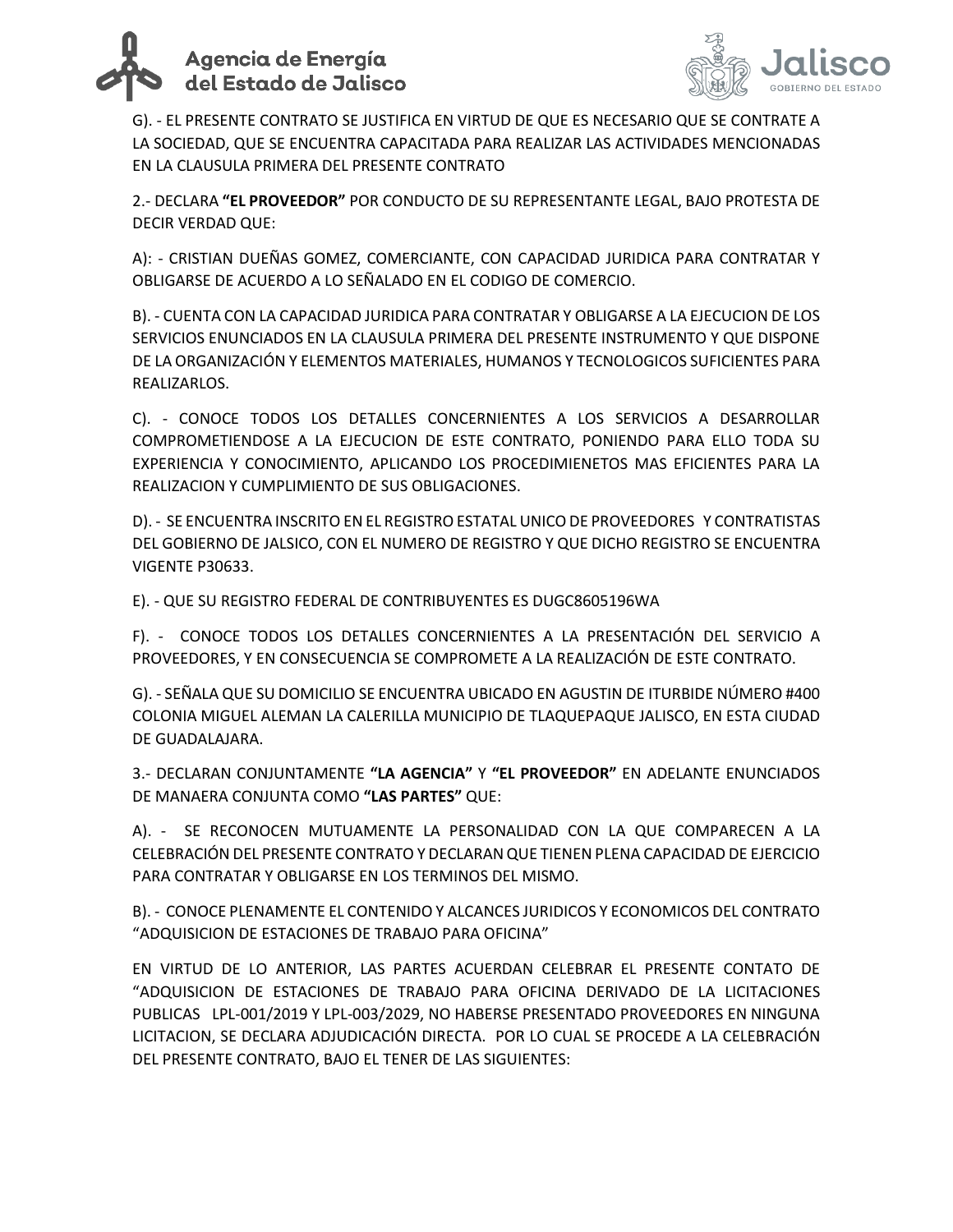



#### **CLÀUSULAS**

**PRIMERA. -** OBJETO DEL CONTRATO: EL OBJETO DEL PRESENTE CONTRATO ES LA "ADQUISICION DE ESTACIONES DE TRABAJO PARA OFICINA, QUE SE SEÑALAN EN EL ANEXO 1 DEL PRESENTE CONTRATO.

**SEGUNDA. -** MONTO DEL CONTRATO. EL MONTO ESTABLECIDO PARA LA SUSCRIPCION DEL PRESENTE CONTRATO ES POR LA CANTIDAD DE \$89,264.11 (OCHENTA Y NUEVE MIL DOSCIENTOS SESENTA Y CUATRO PESOS CON ONCE CENTAVOS MONEDA NACIONAL) QUE INCLUYE EL IMPUESTO DEL VALOR AGREGADO. LA CANTIDAD AQUÍ PACTADA SERA CUBIERTA CON CARGO AL PATRIMONIO DE LA AGENCIA DE ENERGIA DELE STADO DE JALISCO.

**TERCERA. -** EL PLAZO DE EJECUCION: EL PLAZO DETERMINADO POR **"LAS PARTES"** PARA LA ENTREGA DE LAS ESTACIONES DE TRABAJO PARA OFICINA; SERA EL DIA 04 CUATRO DE SEPTIEMBRE DEL 2019 DOS MIL DIECINUEVE, FECHA EN QUE PRECISAMENTE EL PROVEEDOR FINALIZARÁ LA ENTREGA DE LOS SERVICIOS CUYO OBJETO DEL PRESENTE CONTRATO A LA AGENCIA DE ENERGÍA DEL ESTADO DE JALISCO.

**CUARTA.** - NOMBRAMIENTO DEL RESPONSABLE DE **"LA AGENCIA"** A EFECTO DE QUE LA ENTREGA DE LAS ESTACIONES DETRABAJO PARA OFICINA; REQUERIDO EN EL PRESENTE INSTRUMENTO SE REALICE EN LOS TERMINOS CONSIGNADOS EN EL MISMO, AL ENCARGADO DEL DESPACHO DE LA DIRECCION GENERAL DE LA AGENCIA DE ENERGIA DEL ESTADO DE JALISCO, QUIEN SUPERVISARÁ LOS SERVICIOS A QUE SE REFIERE EL PRESENTE CONTRATO, QUIEN PODRÁ ACEPTAR Y OBJETAR LAS OBSERVACIONES AL MISMO QUE LLEGARAN A FORMULARSE.

**QUINTA. -** PRORROGAS: SI EN CUALQUIER MOMENTO EN EL CURSO DE LA EJECUCION DEL CONTRATO **"EL PROVEEDOR",** SE ENCONTRARA EN UNA SITUACION QUE LE IMPIDIERA LA OPORTUNA ENTREGA DE LOS BIENES, NOTIFICARA DE INMEDIATO POR ESCRTIO A **"LA AGENCIA"**  LAS CAUSAS DE LA DEMORA Y SU DURACION PROBABLE, DEBIENDO SOLICITAR PRORROGA ANTES DE LOS CINCO DIAS HABILES DEL PLAZO QUE TENGA PARA LA ENTREGA.

**SEXTA. -** DE LA FIANZA: PARA GARANTIZAR EL CUMPLIMIENTO DE LAS OBLIGACIONES Y RESPONSABILIDADES DERIVADAS DE ESTE CONTRATO **"EL PROVEEDOR"** DEBERA PRESENTAR A MAS TARDAR EL DIA DEL PAGO, EN EL DOMICILIO DE **"LA AGENCIA"** FIANZA, CHEQUE A FAVOR Y A SATISFACCION DE LA AGENCIA DE ENERGIA DEL ESTADO DE JALISCO, POR EL VALOR DE 10% DEL IMPORTE TOTAL DE LOS SERVICIOS CONTRATADOS CON EL IVA INCLUIDO. ESTA GARANTIA INDEPENDIENTEMENTE DE SU FORMA DE PRESENTACION DEBERA PERMANECER POR UN AÑO MAS A PARTIR DE LA FIRMA DEL CONTRATO.

**"EL PROVEEDOR"** QUE OPTE POR GARANTIZAR A TRAVÉS DE FIANZA, ESTA DEBERA SER EXPEDIDA POR AFIANZADORA NACIONAL A FAVOR DE LA AGENCIA DE ENERGÍA DEL ESTADO DE JALISCO.

MIENTRAS **"EL PROVEEDOR",** NO OTORGUE LA GARANTIA ENUNCIADA EN EL INCISO B), DE ESTA CLÁUSULA, NO SE PERFECCIONARÁ EL PRESENTE CONTRATO Y NO SURTIRA EFECTO LEGAL ALGUNO.

**SEPTIMA. -** PAGO DE LOS SERVICIOS: LA AGENCIA REALIZARÁ EL PAGO EN UNA SOLA EXHIBICIÓN.

LOS PAGOS SE EFECTUARÁN EN MONEDA NACIONAL POR TRANSFERENCIA ELECTRONICA, UNA VEZ QUE LOS MUEBLES SEAN ENTREGADOS EN LA UNIDAD DE COMPRAS DE LA AGENCIA, Y SE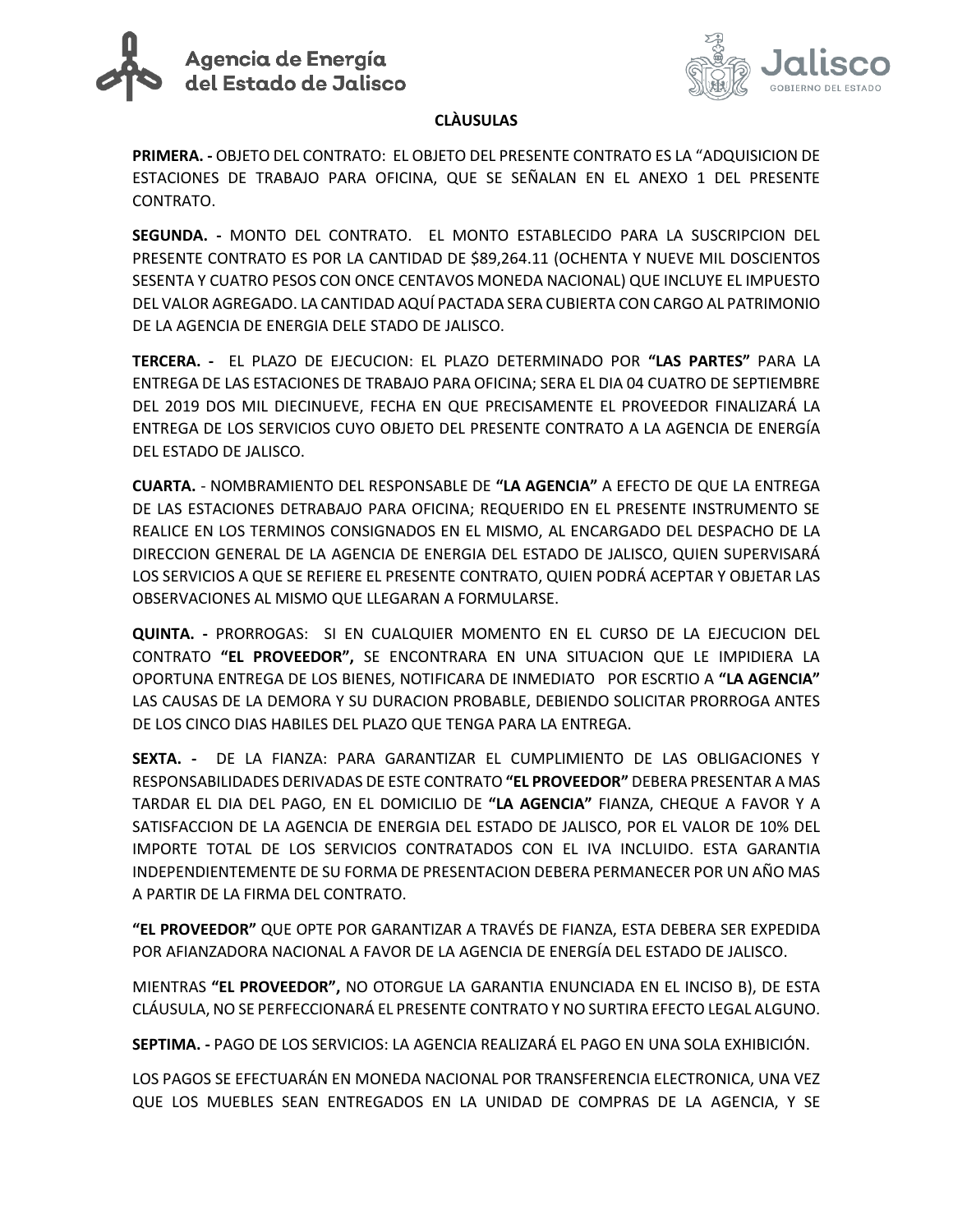# Agencia de Energía del Estado de Jalisco



ENTREGUE LA FACTURA ORIGINAL CORRESPONDIENTE A NOMBRE DE LA AGENCIA DE ENERGÍA DEL ESTADO DE JALISCO CON DOMICILIO EN MANUEL LÓPEZ COTILLA NÚMERO 1505 COLONIA AMERICANA.

**"EL PROVEEDOR"** SERA RESPONSABLE DEL PAGO DE IMPUESTOS A SU CARGO QUE SE GENEREN POR LA CELEBRACIÓN DEL PRESENTE CONTRATO, ASÍ COMO DE ACREDITAR EL PAGO DEL MISMO CON LA DOCUMENTACION CORRESPONDIENTE A **"LA AGENCIA"** CUANDO ESTOS LE SEAN SOLICITADOS DENTRO DE UN PLAZO DE 05 CINCO DIAS HABILES.

**OCTAVA. -** LUGAR Y CONDICIONES DE ENTREGA DE LOS SERVICIOS: LOS RESULTADOS DE LOS SERVICIOS COTRATADOS CONSISTENTES EN ADQUISICION DE ESTACIONES DE TRABAJO PARA OFICINA; DEBERAN ENTREGARSE EN MANUEL LOPEZ COTILLA NUMERO 1505 COLONIA AMERICANA.

**NOVENA. -** PROPIEDAD DE LAS ESTACIONES DE TRABAJO PARA OFICINA: UNA VEZ QUE LA AGENCIA DE ENERGIA DEL ESTADO DE JALISCO REALICE EL PAGO TOTAL DEL ESTUDIO A **"EL PROVEEDOR",** EL ESTUDIO OBJETO DEL PRESENTE CONTRATO, SERA PROPIEDAD DE LA AGENCIA DE ENERGIA DEL ESTADO DE JALISCO O DE QUIEN LA PROPIA AGENCIA DETERMINE.

**DECIMA. –** PATENTES, MARCAS Y DERECHOS DE AUTOR. **"EL PROVEEDOR"** ASUMIRA LA RESPONSABILIDAD TOTAL PARA EL CASO DE QUE INFRINJA LOS DERECHOS DE TERCEROS SOBRE PATENTES, MARCAS Y DERECHOS DE AUTOR AL SUMINISTRAR LOS BIENES OBJETO DEL PRESENTE CONTRATO.

**DECIMA PRIMERA. -** VICIOS OCULTOS: CUANDO APARECIERAN ERRORES O VICIOS EN LOS SERVICIOS Y TRABAJOS DENTRO DEL AÑO SIGUIENTE A LA FECHA DE SU RECEPCIÓN, ENCARGADO DEL DESPACHO DE LA DIRECCION GENERAL **"LA AGENCIA"** ORDENARA SU CORRECCIÓN O REPOSICION INMEDIATA, LO QUE ARA **"EL PROVEEDOR"** SIN TENER DERECHO A RETRIBUCIÓN ALGUNA. SI "EL PROVEEDOR" NO ATENDIERE LOS REQUERIMIENTEOS EN UN PLAZO NO MAYOR A 10 DIAS HABILES, "LA AGENCIA" POR CONDUCTO DE SU ENCARGADO DE DESPACHO DE LA DIRECCION GENERAL PODRA, CON CARGO AL **"PROVEEDOR"** ENCOMENDAR ESTOS SERVICIOS A UN TERCERO O EFECTUARLOS DIRECTAMENTE Y HARA EFECTIVA LA FIANZA OTROGADA PARA TAL EFECTO.

NI LAS LIQUIDACIONES PARCIALES O EL PAGO TOTAL DE LOS SERVICIOS, AUNQUE ESTOS HAYAN SIDO RECIBIDOS Y APROBADOS, EXIME A **"EL PROVEEDOR"** DE LA RESPONSABILIDAD EN QUE PUDIERE INCURRIR POR VICIOS OCULTOS QUE DESPUES RESULTEN Y QUE PROVENGAN POR DEFECTOS EN LA PRESENTACION DE LOS SERVICIOS Y, POR LO TANTO, LA AGENCIA DE ENERGÍA DEL ESTADO DE JALISCO, POR CONDUCTO DE SU ENCARGADO DE DESPACHO DE LA DIRECCIÓN GENERAL, SE RESERVAN EL DERECHO DE RECLAMAR EN CUALQUIER MOMENTO LA INDEMNIZAZCION CORRESPONDIENTE.

**DECIMA SEGUNDA. -** CASOS DE RECHAZO Y DEVOLUCIONES: CUANDO LOS SERVICIOS NO SE HAYAN REALIZADO DE ACUERDO CON LO ESTIPULADO EN ESTE CONTRATO O CONFORME A LAS INSTRUCCIONES DEL DIRECTOR GENERAL DE LA AGENCIA DE ENERGIA DEL ESTADO DE JALISCO, ESTE ORDENARA SU CORRECCIÓN O REPOSICIÓN INMEDIATA, LO CUAL HARA **"EL PROVEEDOR"** POR SU CUENTA SIN QUE TENGA DERECHO DE RETRIBUCIÓN ALGUNA; "EL ENCARGADO DEL DESPACHO DE LA DIRECCION GENERAL" PODRA ORDENAR LA SUSPENSION PARCIAL O TOTAL DE LOS SERVICIOS Y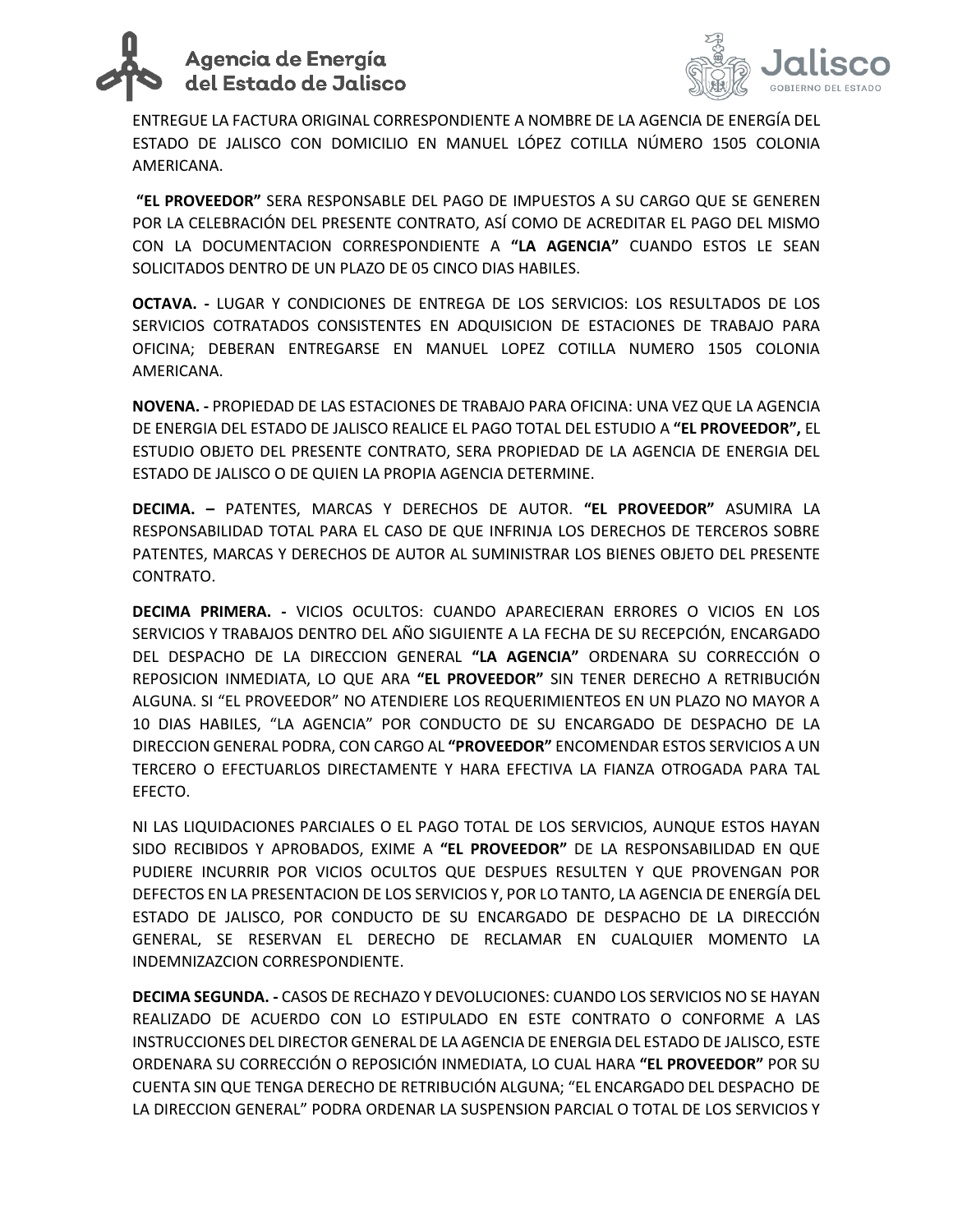



TRABAJOS PENDIENTES EN TANTO NO SE REALICEN DICHAS CORRECCIONES Y SIN QUE LO ANTERIOR SEA MOTIVO PARA AMPLIAR EL PLAZO PARA LA ETREGA DE LOS TRABAJOS; ASÍ TAMBIEN, SE APLICARAN LAS SANCIONES ESTABLECIDAS POR INCUMPLIMIENTO; HASTA EN TANTO SEAN ACEPTADOS Y APROBADOS EN LA INSPECCIÓN DE RECEPCIÓN CORRESPONDIENTE.

**DECIMIMO TERCERA. -** PENA CONVENCIONAL: LAS PARTES CONVIENEN QUE, SI **"EL PROVEEDOR"** NO ENTREGA EL SERVICIO CONTRATADADO CONSISTENTE EN ADQUISICIÓN DE ESTACIONES DE TRABAJO PARA OFICINA, OBJETO DEL PRESENTE CONTRATO EN LOS TERMINOS, TIEMPO Y LUGAR CONVENIDOS, O INCUMPLEL CON CUALQUIERA DE LAS CLÁUSULAS DEL PRESENTE CONTRATO SE SANCIONARÁ A "EL PROVEEDOR" CONFORME A LA SIGUIENTE TABLA:

| DIAS DE ATRASO (HABILES)   | % DE LA SANSION                 |
|----------------------------|---------------------------------|
| DE 01 HASTA 05             | 3%                              |
| DE 06 HASTA 10             | 6%                              |
| DE 11 HASTA 30             | 10%                             |
| DEL 31 EN DELANTE DE PODRA | RESCIDIR EL CONTRATO A CRITERIO |
| DE " LA AGENCIA"           |                                 |

ESTAS PENALIDADES SE HARAN EFECTIVAS DE LA FIANZA, CHEQUE CERTIFICADO, O CHEQUE DE CAJA QUE **"EL PROVEEDOR**" PRESENTARA A **"LA AGENCIA"** COMO GARANTIA DE CUMPLIMIENTO DEL CONTRATO.

**DECIMA CUARTA. - "LA AGENCIA"** PODRA RESCINDIR EL CONTRAT0 EN LOS SIGUIENTES CASOS:

- I) CUANDO **"EL PROVEEDOR"** NO CUMPLA CON CUALQUIERA DE LAS OBLIGACIONES DEL PEDIDO Y/O CONTRATO.
- II) CUANDO HUBIESE TRANSCURRIDO EL PLAZO DE PRORROGA QUE EN SU CASO SE LE HAYA OTORGADO **"EL PROVEEDOR"** PARA LA ENTREGA DE LOS BIENES OBJETO DE DLA LICITACION Y HUBIESE TRANSCURRIDO EL PLAZO MAXIMO DE LA PENA CONVENCIONAL ESTIPULADA EN LA CLAUSULA DÉCIMA.
- III) EN CASO DE ENTREGAR BIENES CON ESPECIFICACIONES DISTINTAS A LAS CONTRATADAS, **"LA AGENCIA"** CONSIDERARA ESTAS VARIACIONES COMO UN ACTO DOLOSO Y SERA RAZON SUFICIENTE PARA LA RESCICION DEL CONTRATO Y LA APLICACIÓN DE LA GARANTIA, AUN CUANDO EL INCUMPLIMIENTO SEA PARCIAL E INDEPENDIENTEMENTE DED LOS PROCESOS LEGALES QUE SE ORIGINEN.
- IV) EN CASO DE INCUMPLIMIENTO DE "**EL PROVEEDOR",** ESTE DEBERA REINTEGRAR LOS ANTICIPOS E INTERESES CORRESPONDIENTES CONFORME A UNA TASA IGUAL A LA APLICADA PARA PRORROGA EN EL PAGO DE CREDITOS FISCALES SEGÚN LO ESTABLECE LA LEY DE INGRESOS DE INGRESOS DEL ESTADO DE JALISCO ASI COMO LO ESTABLECIDO EN EL CODIGO FISCAL DEL ESTADO DE JALISCO.
- V) CUANDO **"EL PROVEEDOR"** VARIE O MODIFIQUE EN TODO O EN PARTES LAS CARACTERISTICAS DEL SERVICIO OFERTADO.
- VI) CUANDO **"EL PROVEEDOR"** NO ENTREGUE LOS SERVICIOS CON LAS CARACTERISTICAS Y ESPECIFICACIONES SEÑALADAS EN EL CONTRATO.
- VII) CUANDO **"EL PROVEEDOR"** SE RETRASE EN LA ENTREGA DEL PRODUCTO POR 20 VEINTE DIAS CONSECUTIVOS Y NO HAYA SOLICITADO PRORROGA.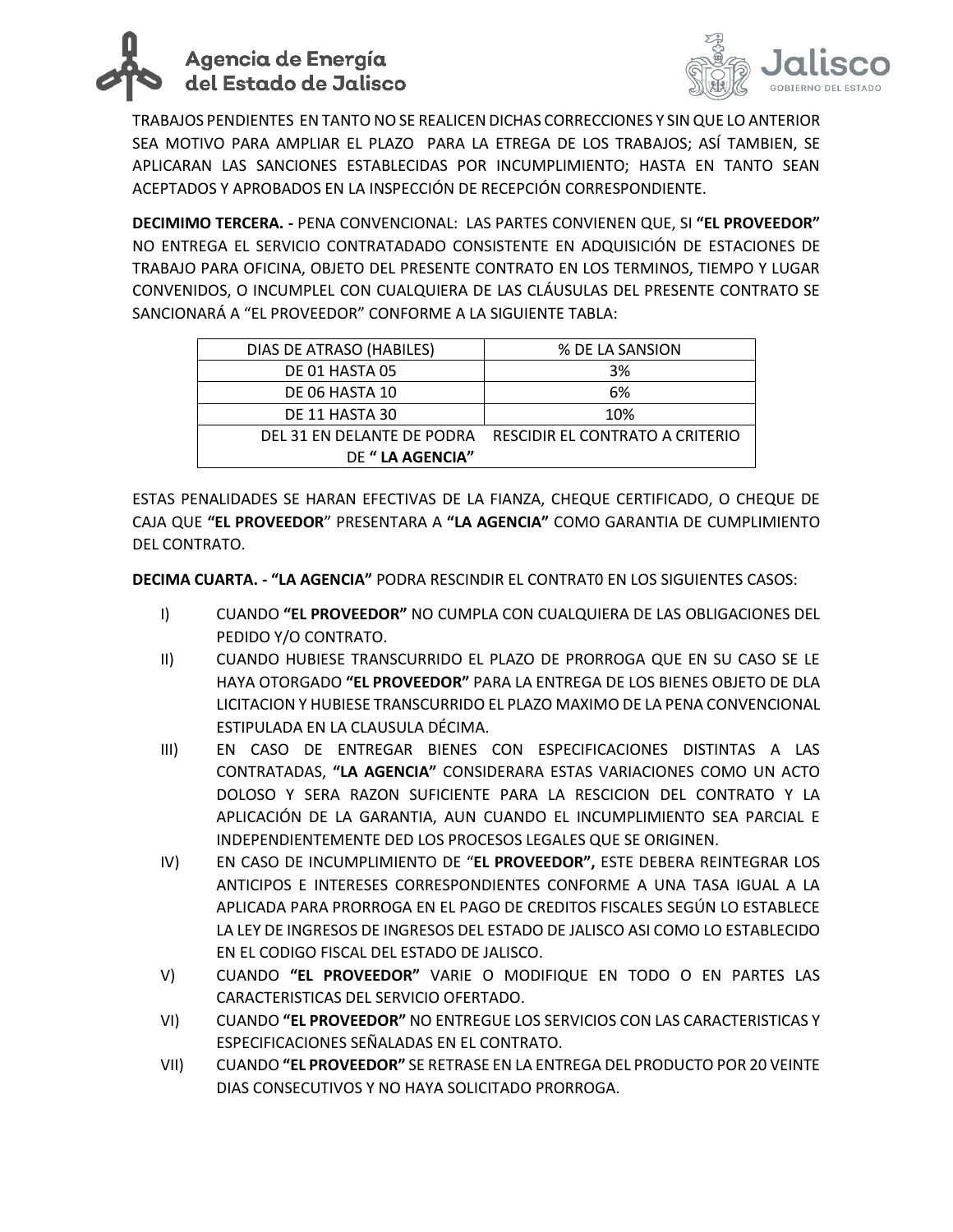# Agencia de Energía del Estado de Jalisco



**DECIMA QUINTA. -** PARA EL CASO DE RESCICIÓN DEL CONTRATO, DEBERA OBSERVARSE LO ESTABLECIDO EN LOS INCISOS SIGUIENTES:

- I) SE INICIARÁ A PARTIR DE QUE **"EL PROVEEDOR"** LE SEA COMUNICADO, POR ESCRITO, POR LA **"AGENCIA**", EL INCUMPLIMINETO EN QUE HAYA INCURRIDO, ADJUNTANDO COPIA SIMPLE DE LOS DOCUMENTOS EN QUE CONSTEN DICHOS INCUMPLIMIENTOS, PARA QUE EN UN TERMINO DE 5 CINCO DIASS HABILES, CONTADOS A PARTIR DEL DIA SIGUIENTE A LA FECHA EN QUE SEA NOTIFICADO, EXPONGA LO QUE A SU DERECHO CONNVENGA Y APORTE, EN SU CASO, LAS PRUEBAS QUE ESTIME PERTINENTES.
- II) TRANSCURRIDO EL TERMINO EN QUE SE REFIERE EL INCISO QUE ANTECEDE**, "LA AGENCIA"** CONTARA CON UN PLAZO DE 20 DIAS HABILES PARA DETERMINAR LO CONDUCENTE, CONCIDERANDO LOS ARGUMENTOS Y PRUEBAS QUE HUBIERE HECHO VALER **"EL PROVEEDOR"**

LA DETERMINACION DE DAR O NO POR RESCINDIDO EL CONTRATO, DEBERA SER COMUNICADO A **"EL PROVEEDOR"** DENTRO DE DICHO PLAZO.

III) EN CASO DE QUE SE DETERMINE LA RESCISION DEL CONTRATO Y UNA VEZ QUE HAYA SIDO NOTIFICADO **"EL PROVEEDOR", " LA AGENCIA"** PROCEDERA A CUANTIFICAR EL IMPORTE DE LA SANCION DEREIVADA DE LA RESCICION Y DE LA CUAL SE LE NOTIFICARA A **" EL PROVEEEDOR"** PARA QUE DENTRO DE U TERMINO DE CINCO DIAS CONTADOS A PARTIR DEL DIA SIGUIENTE AL QUE SURTA EFECTOS DICHA NOTIFICACION, MANIFIESTE LO QUE A SU INTERES CONVINIERA Y APORTE LAS PRUEBAS QUE ESTIMARE CONVENIENTES, UNICAMENTE RESPECTO DE LA CUANTIFICACION DE LA SANCION. UNA VEZ TRANSCURRIDO ESE PLAZO **"LA AGENCIA"** PROCEDERA A NOTIFICAR A **"EL PROVEEDOR"** EL IMPORTE DE LA SANCION QUE DEBERA CUBRIR A **"LA AGENCIA"** DENTRO DE UN PLAZO DE CINCO DIAS HABILES CONTADOS A PARTIR DEL DIA SIGUIENTE EN QUE SURTA EFECTOS DICHA NOTIFICACION Y EN CASO DE QUE TRANSCURRA EL PLAZOZ DE CINCO DIAS HABILES DE PREFERENCIA, SIN QUE 2 EL **"PROVEEDOR**" HAYA RFEALIZADO EL PAGO, SE CONSIDERARA A **"EL PROVEEDOR"** EN MORA PARA TODOS LOS EFECTOS LEGALES A QUE HAYA LUGAR.

EN CASO DE RESCICION DE CONTRATO, LA SANCION QUE DEBERA CUBRIR **"EL PROVEEDOR"** A **"LA AGENCIA"** SERA POR UNA CANTIDAD EQUIVALENTE AL 10 % DEL PRECIO DE LOS PRODUCTOS NO ENTREGADOS FINALMENTE, EN VITUD DE LA RESCICIÓN.

**DECIMA SEXTA. -** TERMINACION ANTICIPADA DEL CONTRATO: **"LA AGENCIA"** PODRA RESOLVER LA TERMINACION ANTICIPADA DEL CONTRATO CUANDO CONCURRAN RAZONES DE INTERES GENERAL, O BIEN, CUANDO POR CAUSAS JUSTIFICADAS SE EXTINGA LA NECESIDAD DE LOS BINENES CONTRATADOS, Y SE DEMUESTRE QUE, DE CONTINUAR CON EL CUMPLIMIENTO DE LAS OBLIGACIONES PACTADAS, SE OCACIONARA ALGUN DAÑO O PERJUICIO AL ESTADO, O DE DETERMINE, POR LA AUTORIDAD COMPETENTE, LA NULIDAD DE LOS ACTOS QUE DIERON ORIGEN AL CONTRATO. EN ESTOS SUPUESTOS SE REEMBOLSARÁ A

**"EL PROVEEDOR"** LOS GASTOS NO RECUPERABLES EN QUE HAYA INCURRIDO, SIEMPRE QUE ESTOS SEAN RAZONABLES, ESTEN DEBIDAMENTE COMPROBADOS Y SE RELACIONES DIRECTAMENTE CON EL CONTRRATO. EN CASO DE DESASCUERDO., EL REEMBOLSO DEL GASTO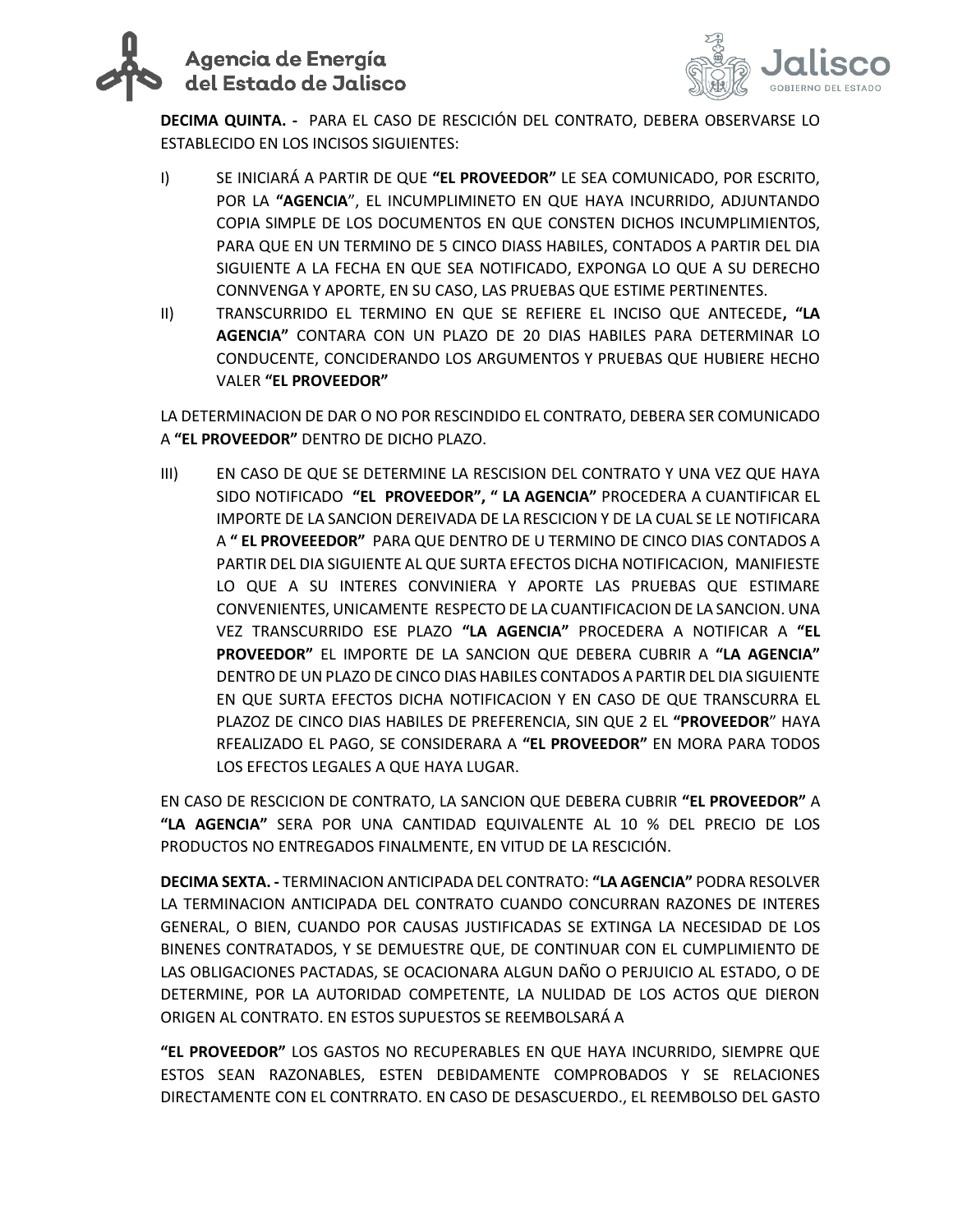



NO RECUPERABLES PODRA SER OBJETO DE LOS MECANISMOS ESTABLECIDOS EN LA "LEY DE COMPRAS GUBERNAMENTALES, ENAJENACIONES Y CONTRATACION DE SERVICIOS DEL ESTADO DE JALISCO Y SUS MUNICIPIOS".

**DECIMO SEPTIMA. -** OBLIGACIONES OBRERO-PATRONALES: **"EL PROVEEDOR"** EN SU CARÁCTER INTRINSECO DE PATRON DEL PERSONAL QUE OCUPE CON MOTIVOS DEL SUMINISTRON DE LOS SERVICIOS OBJETO DEL PRESENTE CONTRATO, SERA EL UNICO RESPONSABLE DE LAS OBLIGACIONES DERIVADAS DE LAS DISPOSICIONES LEGALES Y DEMAS ORDENAMIENTOS EN MATERIA DE SEGURIDAD SOCIAL SIN QUE POR NINGUN MOTIVO SE CONCIDERE PATRON A LA AGENCIA DE ENERGIA DEL ESTADO DE JALISCO.

**DECIMA OCTAVA. -** DE LA JURISDICCION Y COMPETENCIA: **"LAS PARTES"** MANIFIESTAN QUE PARA SU INTERPRETACION Y CUMPLIMIENTO DEL PRESENTE CONTRATO, ASI COMO PARA RESOLVER TODO AQUELLO QUE NO ESTE PREVIAMENTE ESTIPULADO EN EL MISMO, SE ESTARAN A LO DISPUESTO A LA LEGISLACION ESTATAL APLICABLE, SOMETIENDOSE EXPRESAMENTE A LA JURISDICCION DE LOS TRIBUNALES DEL ESTADO DE JALISCO, RENUNCIANDO AL FUERO QUE POR RAZON DE SU DOMICILIO PRESENTE O FUTUTO LES PUDIERA CORRESPONDER.

LEIDO QUE FUE EL PRESENTE CONTRATO **"LAS PARTES"** Y ENTERADAS DE SU ALCANCE Y CONTENIDO, MANIFIESTAN QUE EN EL MISMO NO EXISTE ERROR, DOLO, MALA FE O ENRRIQUECIMIENETO ILEGÍTIMO, POR LO CUALA LO FIRMAN DE COMÚN ACUERDO POR DUPLICADO EN GUADALAJARA JALISCO, EL DIA 21 VEINTIUNO DE AGOSTO DEL 2019 DOS MIL DIECINUEVE.